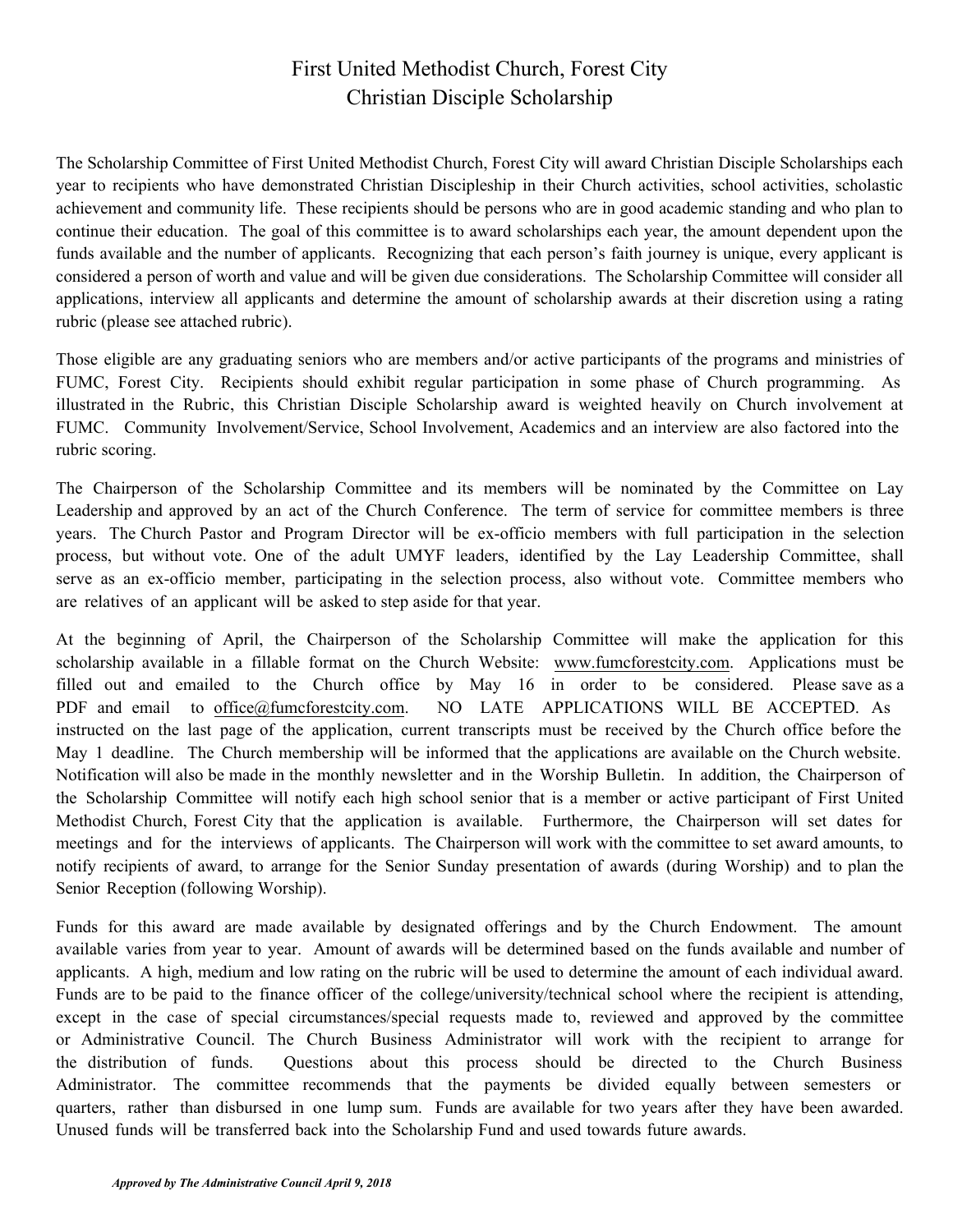|                                             | <b>SCORING</b>                                                                                                                                                                                                 | 3                                                                                                                                                                                                                                                                                          | 2                                                                                                                                                                                                                      | 1                                                                                                                                                                                                                             | 0                                                                                             | Totals                         |
|---------------------------------------------|----------------------------------------------------------------------------------------------------------------------------------------------------------------------------------------------------------------|--------------------------------------------------------------------------------------------------------------------------------------------------------------------------------------------------------------------------------------------------------------------------------------------|------------------------------------------------------------------------------------------------------------------------------------------------------------------------------------------------------------------------|-------------------------------------------------------------------------------------------------------------------------------------------------------------------------------------------------------------------------------|-----------------------------------------------------------------------------------------------|--------------------------------|
| Church<br>35%                               | <b>RUBRIC</b><br>Sunday School<br>Worship<br>UMYF/Weekly<br>Meetings<br>Mission Trips/ UMYF<br>Activities<br>Committees<br>Christian Leader/Role<br>Model<br>Other                                             | Regular Attendance.<br>Active in all available<br>opportunities for<br>Church participation.<br>Positive, Christian role<br>model – Excellence.<br>Participation is a<br>priority.<br>A Leader                                                                                             | Average attendance.<br>Participates in some<br>activities.<br>Participation is<br>important but allows<br>other things to<br>interfere.                                                                                | Occasional attendance.<br>Irregular participation<br>in activities.                                                                                                                                                           | Limited<br>Participation<br>to none at all.                                                   | $\frac{\text{X}.35}{\text{X}}$ |
| Community<br>Involvement/<br>Service<br>30% | Youth Service Project<br>CCC<br><b>Building Team</b><br><b>Youth Activities</b><br><b>Boy/Girl Scouts</b><br>Big Brother/Big Sister<br>Relay for Life<br>Hospice<br>Grace of God<br>Camps<br>Work/Job<br>Other | Looks for ways to<br>improve community.<br>Takes advantage of<br>opportunities to give<br>back.<br>Strong effort to make a<br>difference in a positive<br>way.<br>Thinks of others first.<br>Looks for ways to<br>serve.<br>Ideas are sought after<br>by adults/peers.<br>Very dependable. | Willing to participate.<br>Being a part of<br>community group is<br>important.<br>A positive and<br>contributing member<br>but not the one out<br>front.<br>Selective when<br>opportunities to serve<br>are available. | Will go along with the<br>group with irregular<br>participation.<br>Allows other things to<br>interfere when given a<br>choice.<br>Will participate when<br>there is nothing else to<br>do.<br>Will not be<br>inconvenienced. | Little to no<br>participation<br>in his/her<br>community.<br>Limited<br>service to<br>others. | x.30                           |
| Academics<br>10%                            | Academics-<br>Weighted GPA                                                                                                                                                                                     | $GPA - 4.0 - 5.0 +$                                                                                                                                                                                                                                                                        | $GPA - 3.0 - 4.0$                                                                                                                                                                                                      | $GPA - 2.5 - 3.0$                                                                                                                                                                                                             | Anything<br>below 2.5                                                                         | x.10                           |
| School<br>Involvement<br>15%                | Athletics<br>Beta Club<br>Clubs<br>Athletics<br>Music (Band or<br>chorus)<br>Tutoring<br>Extra-Curricular<br>Activities                                                                                        | Strives for Excellence.<br>Strong Work Ethic.<br>Uses talents/gifts.<br>Strives to improve.<br>Responsible for<br>learning.<br>Is a go getter.                                                                                                                                             | Doing his/her best is<br>important but not a<br>driving force.<br>Participates in school<br>activities.<br>Completes tasks to<br>acceptable level.                                                                     | Inconsistent in<br>completion of tasks.<br>Involved in some<br>school activities.                                                                                                                                             | Limited<br>involvement<br>in school and<br>extra-<br>curricular<br>activities                 | x.15                           |
| Interview<br>10%                            | Goals are clear with<br>faith focus<br>Confident<br>Accountable<br>Well Spoken<br>Eye Contact<br>Dressed for Interview                                                                                         | Excellent responses.<br>Positive, pleasant and<br>polished.<br>Enjoyable to speak<br>with.                                                                                                                                                                                                 | Answered most<br>questions with clarity<br>and focus.<br>Confident.                                                                                                                                                    | Some responses were<br>not focused and clear.                                                                                                                                                                                 | Unclear with<br>responses and<br>very<br>scattered.                                           | x.10                           |
|                                             | Ratings<br>$H - 2.75 - 3.00$<br>$M - 2.50 - 2.74$<br>$L - 1.75 - 2.49$                                                                                                                                         |                                                                                                                                                                                                                                                                                            |                                                                                                                                                                                                                        |                                                                                                                                                                                                                               | Overall Score                                                                                 |                                |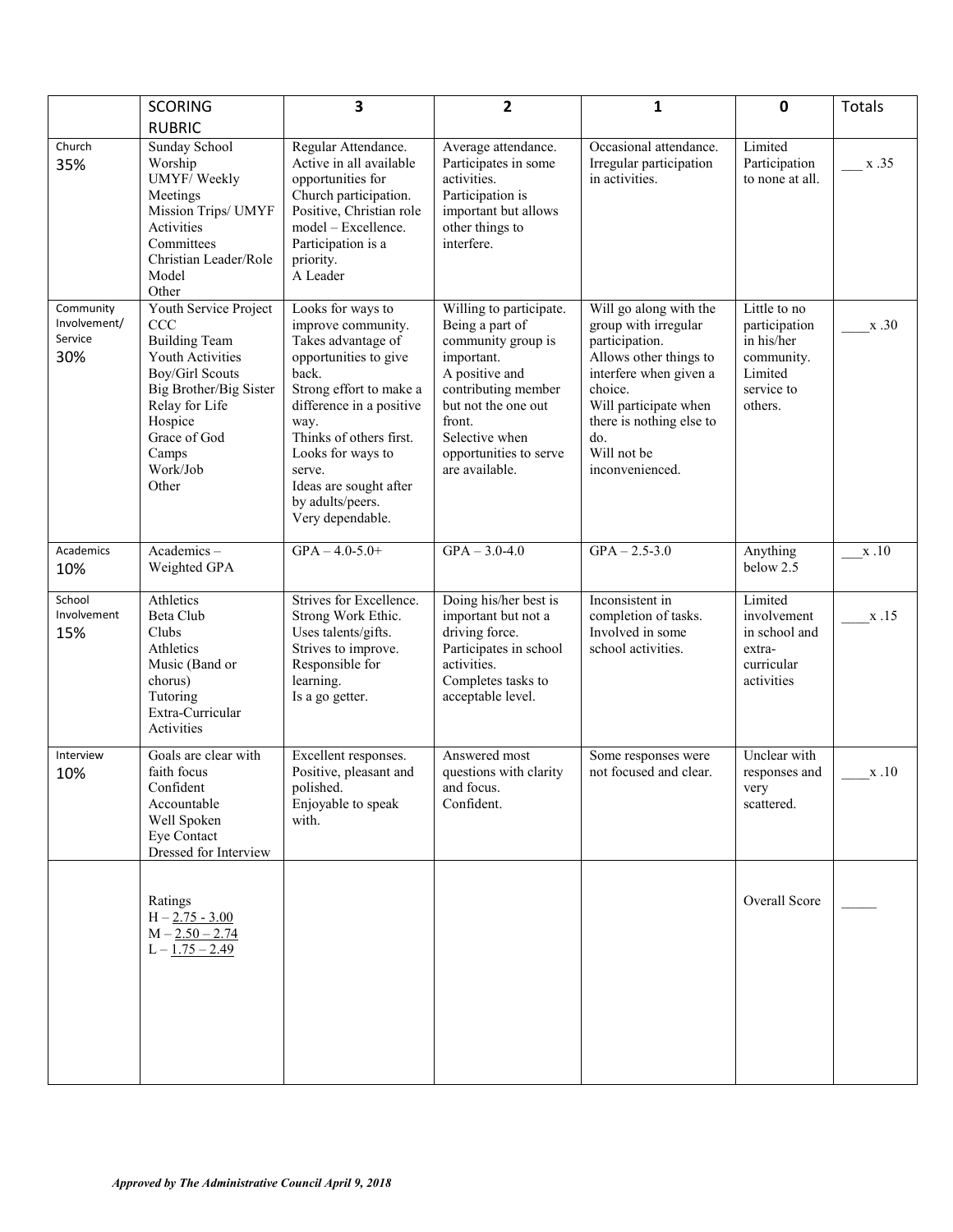| First United Methodist Church, Forest City<br>Christian Disciple Scholarship                          |                          |                                                                                            |  |  |  |  |  |
|-------------------------------------------------------------------------------------------------------|--------------------------|--------------------------------------------------------------------------------------------|--|--|--|--|--|
|                                                                                                       |                          |                                                                                            |  |  |  |  |  |
|                                                                                                       |                          | I am applying for the Christian Disciple Scholarship with the understanding that the money |  |  |  |  |  |
| will apply to my expenses at any accredited College/ University/ Technical College in the<br>Country. |                          |                                                                                            |  |  |  |  |  |
|                                                                                                       |                          |                                                                                            |  |  |  |  |  |
| Date:                                                                                                 |                          |                                                                                            |  |  |  |  |  |
| Applicant's Full Name:                                                                                |                          |                                                                                            |  |  |  |  |  |
|                                                                                                       |                          |                                                                                            |  |  |  |  |  |
| Address:                                                                                              |                          |                                                                                            |  |  |  |  |  |
| Email Address:<br>Telephone Number:                                                                   |                          |                                                                                            |  |  |  |  |  |
|                                                                                                       |                          |                                                                                            |  |  |  |  |  |
| Date of Birth:                                                                                        |                          |                                                                                            |  |  |  |  |  |
|                                                                                                       |                          |                                                                                            |  |  |  |  |  |
| Name of Parent/Guardian:                                                                              |                          |                                                                                            |  |  |  |  |  |
| <b>Church Currently Attending:</b>                                                                    |                          |                                                                                            |  |  |  |  |  |
|                                                                                                       |                          |                                                                                            |  |  |  |  |  |
| Minister's Name:                                                                                      |                          |                                                                                            |  |  |  |  |  |
|                                                                                                       |                          |                                                                                            |  |  |  |  |  |
| High School Attended:                                                                                 | Current GPA:<br>Weighted |                                                                                            |  |  |  |  |  |
| College Preference:                                                                                   |                          |                                                                                            |  |  |  |  |  |
| Accepted?                                                                                             |                          |                                                                                            |  |  |  |  |  |
| Second Choice:                                                                                        |                          | Accepted?                                                                                  |  |  |  |  |  |
|                                                                                                       |                          |                                                                                            |  |  |  |  |  |
| Third Choice:                                                                                         |                          | Accepted?                                                                                  |  |  |  |  |  |
|                                                                                                       |                          |                                                                                            |  |  |  |  |  |
| What course of study do you plan to pursue?                                                           |                          |                                                                                            |  |  |  |  |  |
|                                                                                                       |                          |                                                                                            |  |  |  |  |  |
| Have you ever been<br>convicted of a crime?                                                           |                          | If yes, please explain:                                                                    |  |  |  |  |  |
|                                                                                                       |                          |                                                                                            |  |  |  |  |  |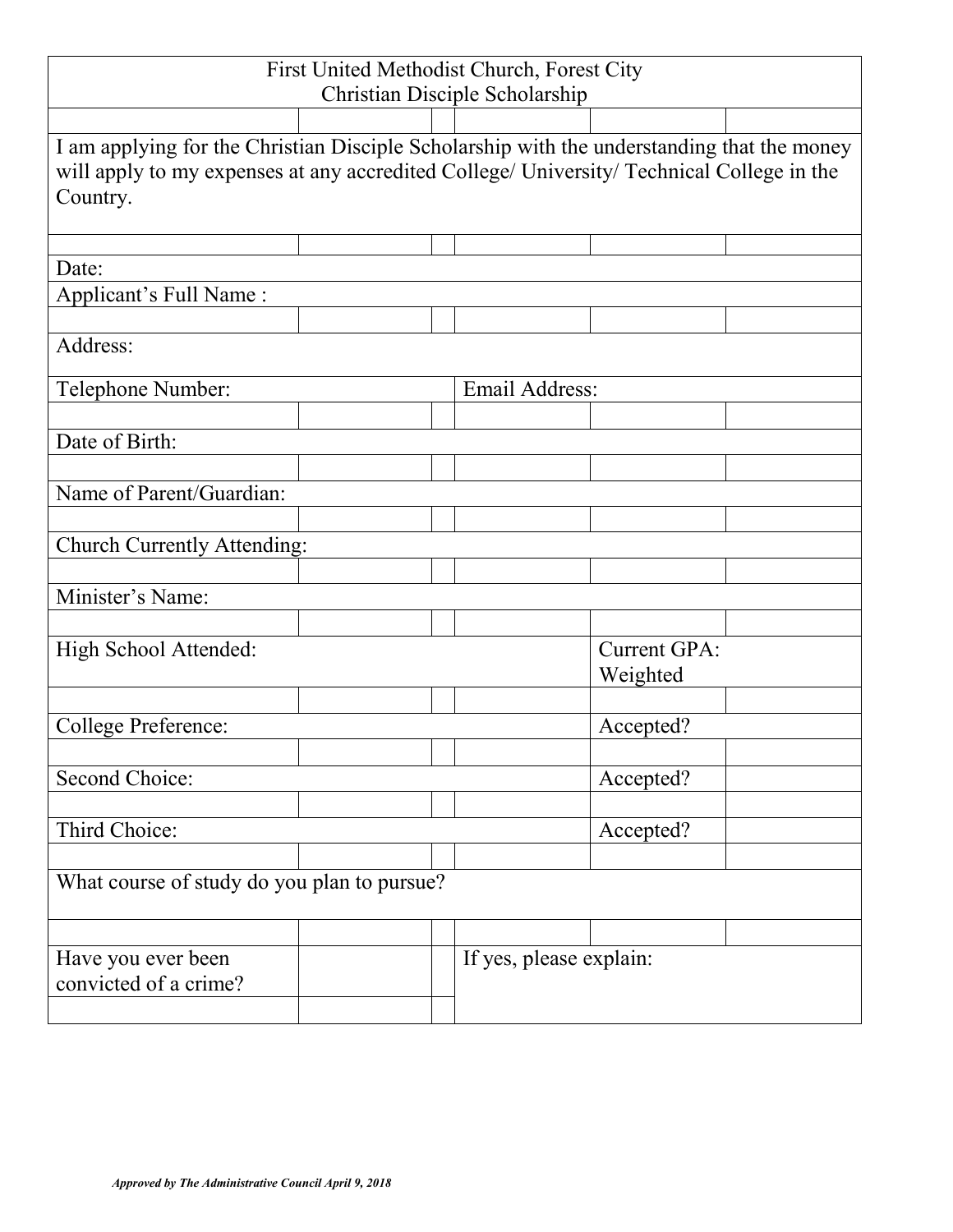|                  | Building Teams, Christian Service Activities/ C.C.C. etc).  |                                                                                        |
|------------------|-------------------------------------------------------------|----------------------------------------------------------------------------------------|
|                  |                                                             |                                                                                        |
|                  |                                                             |                                                                                        |
|                  |                                                             |                                                                                        |
|                  |                                                             |                                                                                        |
|                  |                                                             |                                                                                        |
|                  |                                                             |                                                                                        |
|                  |                                                             |                                                                                        |
|                  |                                                             |                                                                                        |
|                  |                                                             |                                                                                        |
|                  |                                                             |                                                                                        |
|                  |                                                             |                                                                                        |
|                  |                                                             |                                                                                        |
|                  |                                                             |                                                                                        |
|                  |                                                             | Please list all Community Service Activities that you have been involved in. (Boy/Girl |
|                  | Scouts, Relay for Life, Hospice, Grace of God, Camps, etc.) |                                                                                        |
|                  | Your Role                                                   | Time Involved                                                                          |
|                  |                                                             |                                                                                        |
|                  |                                                             |                                                                                        |
|                  |                                                             |                                                                                        |
|                  |                                                             |                                                                                        |
|                  |                                                             |                                                                                        |
|                  |                                                             |                                                                                        |
|                  |                                                             |                                                                                        |
|                  |                                                             |                                                                                        |
| Activity/Mission |                                                             |                                                                                        |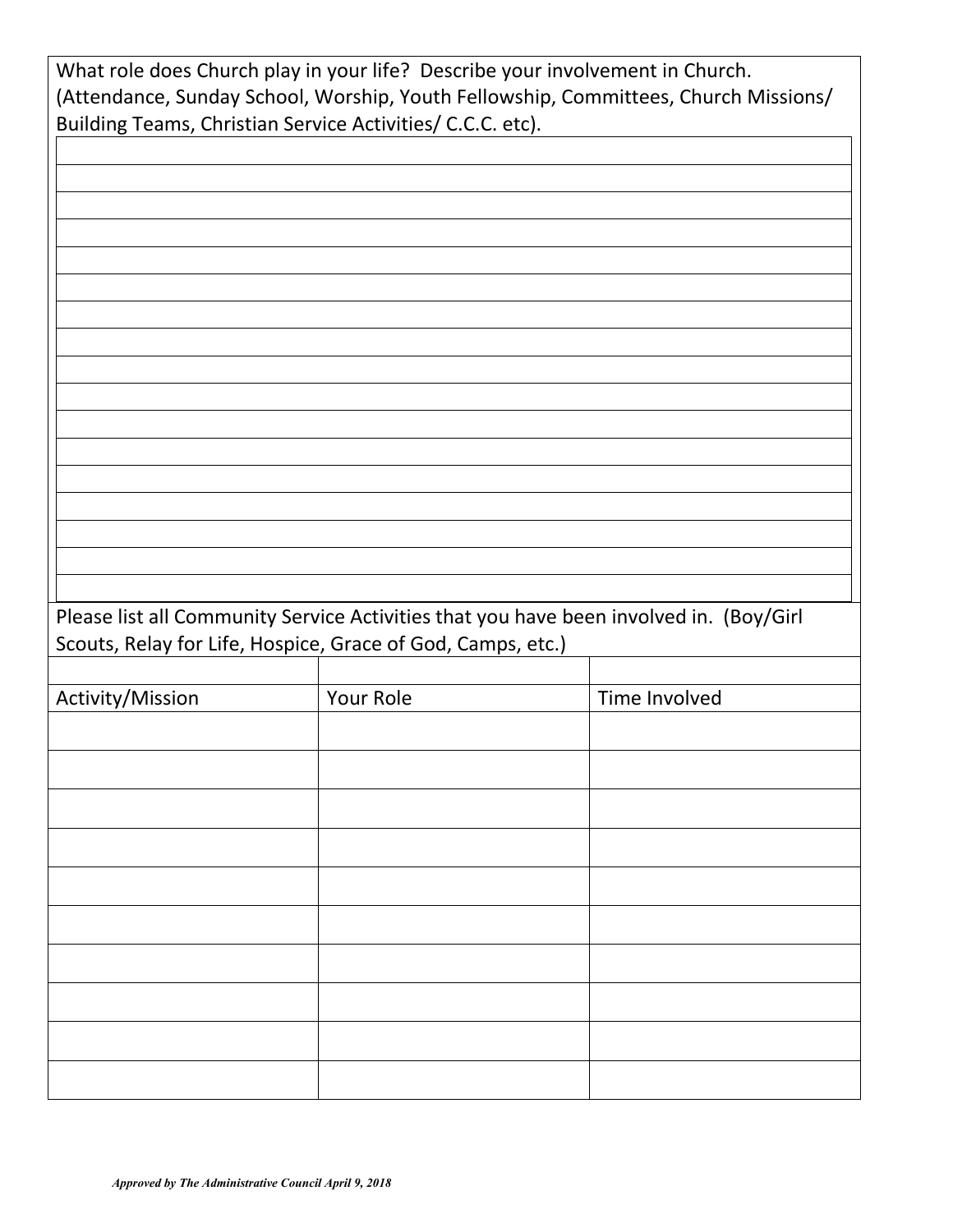|                                       | Please list the High School Activities that you have taken an active part in. (Clubs, athletics,<br>debate, drama, music, art, student government, student assistants, tutoring, awards |               |  |
|---------------------------------------|-----------------------------------------------------------------------------------------------------------------------------------------------------------------------------------------|---------------|--|
| received, offices held, honors, etc.) |                                                                                                                                                                                         |               |  |
| Activity                              | Your Role                                                                                                                                                                               | Time Involved |  |
|                                       |                                                                                                                                                                                         |               |  |
|                                       |                                                                                                                                                                                         |               |  |
|                                       |                                                                                                                                                                                         |               |  |
|                                       |                                                                                                                                                                                         |               |  |
|                                       |                                                                                                                                                                                         |               |  |
|                                       |                                                                                                                                                                                         |               |  |
|                                       |                                                                                                                                                                                         |               |  |
|                                       |                                                                                                                                                                                         |               |  |
|                                       |                                                                                                                                                                                         |               |  |
|                                       |                                                                                                                                                                                         |               |  |
| summer, etc.)                         | Employment History (Please include all employment, part time, after school, week-ends,                                                                                                  |               |  |
|                                       |                                                                                                                                                                                         |               |  |
| Job Description                       | Dates of Employment                                                                                                                                                                     | Employer      |  |
|                                       |                                                                                                                                                                                         |               |  |
|                                       |                                                                                                                                                                                         |               |  |
|                                       |                                                                                                                                                                                         |               |  |
|                                       |                                                                                                                                                                                         |               |  |
|                                       |                                                                                                                                                                                         |               |  |
|                                       |                                                                                                                                                                                         |               |  |
|                                       |                                                                                                                                                                                         |               |  |
|                                       |                                                                                                                                                                                         |               |  |